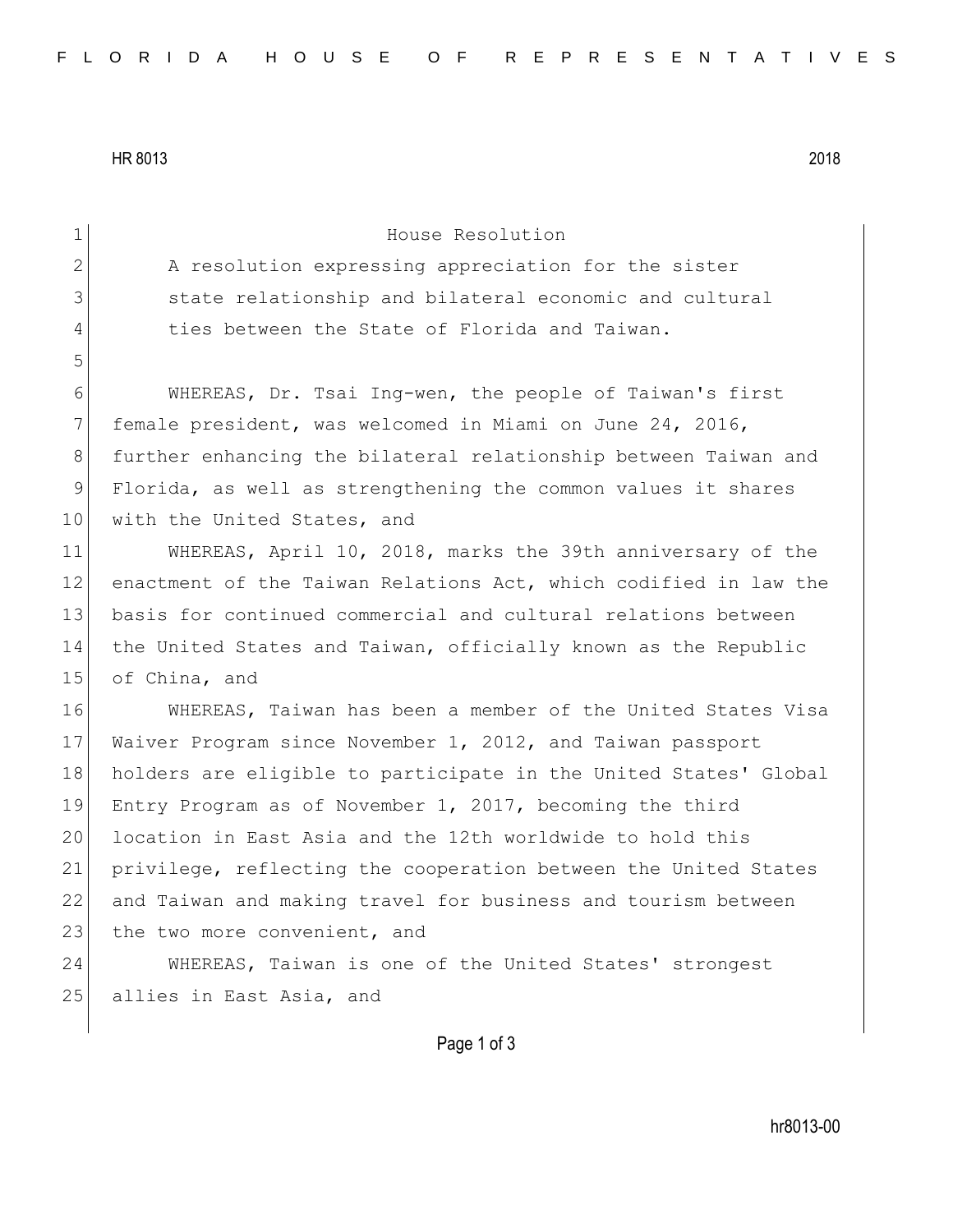## HR 8013 2018

| 26 | WHEREAS, Taiwan participates in international                    |
|----|------------------------------------------------------------------|
| 27 | organizations, including its bid for observer status in the      |
| 28 | International Criminal Police Organization (INTERPOL), its       |
| 29 | involvement with the World Health Organization (WHO), the        |
| 30 | International Civil Aviation Organization (ICAO), and the United |
| 31 | Nations Framework Convention on Climate Change (UNFCCC), and its |
| 32 | membership status in both the Asia-Pacific Economic Cooperation  |
| 33 | (APEC) and the World Trade Organization (WTO), and               |
| 34 | WHEREAS, Florida maintains and values its sister state           |
| 35 | relationship with Taiwan, and                                    |
| 36 | WHEREAS, Taiwan is the United States' tenth largest trading      |
| 37 | partner and Florida's seventh largest export market in Asia, and |
| 38 | WHEREAS, in addition to the sister state relations that          |
| 39 | exist between the State of Florida and Taiwan, sister city       |
| 40 | relations are maintained between Miami-Dade County and New       |
| 41 | Taipei City (formerly Taipei County), the Port of Miami and Port |
| 42 | Kaohsiung, Orlando and Tainan City, and Kaohsiung City with Fort |
| 43 | Lauderdale, the City of Miami, and Pensacola, NOW, THEREFORE,    |
| 44 |                                                                  |
| 45 | Be It Resolved by the House of Representatives of the State of   |
| 46 | Florida:                                                         |
| 47 |                                                                  |
| 48 | That the House of Representatives expresses its                  |
| 49 | appreciation for the sister state relationship between Florida   |
| 50 | and Taiwan.                                                      |
|    |                                                                  |
|    | Page 2 of 3                                                      |